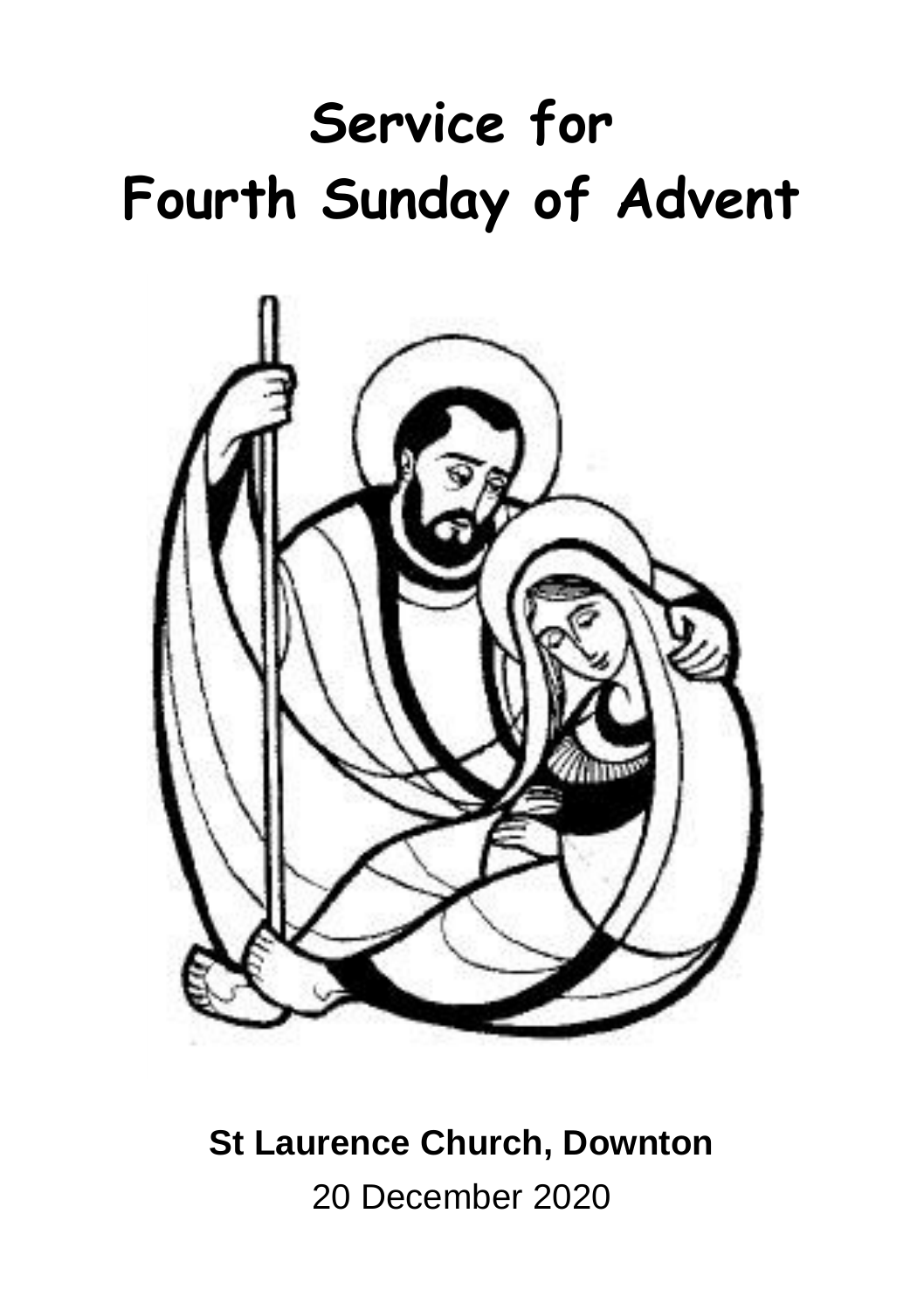# *Preparation*

#### Call to Worship

Behold, a virgin shall conceive, and bear a son, **and shall call his name Immanuel.**

He will be holy; **he will be called Son of God.**

As we rejoice in the gift of this new day, so may the light of your presence, O God, set our hearts on fire with love for you; now and for ever. **Amen.**

*The Team Rector introduces the service*

Hymn: Long ago, prophets knew *(St Martin's Voices)*

Long ago, prophets knew Christ would come, born a Jew, come to make all things new; bear his People's burden, freely love and pardon. Ring, bells, ring, ring, ring! Sing, choirs, sing, sing, sing! When he comes, when he comes, who will make him welcome?

God in time, God in man, this is God's timeless plan: he will come, as a man, born himself of woman, God divinely human. Ring, bells, ring, ring, ring! Sing, choirs, sing, sing, sing! When he comes, when he comes, who will make him welcome?

Mary hail! Though afraid, she believed, she obeyed. In her womb, God is laid: till the time expected, nurtured and protected,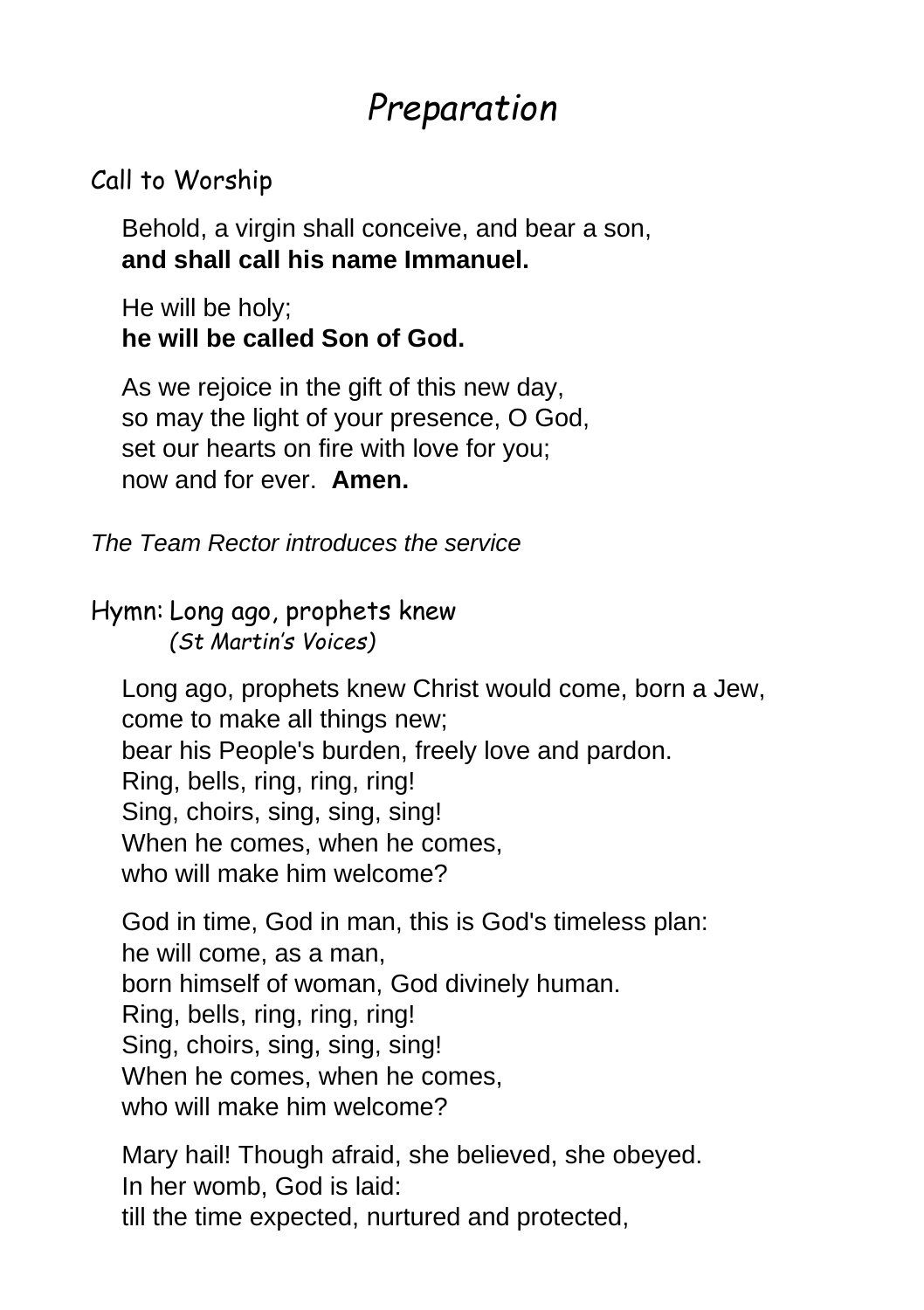Ring, bells, ring, ring, ring! Sing, choirs, sing, sing, sing! When he comes, when he comes, who will make him welcome?

Journey ends! Where afar Bethl'em shines, like a star, stable door stands ajar. unborn Son of Mary, Saviour, do not tarry! Ring, bells, ring, ring, ring! Sing, choirs, sing, sing, sing! Jesus comes! Jesus comes! We will make him welcome!

*Fred Pratt Green (1903-2000) © 1971 Stainer & Bell Ltd Amen.*

#### Travelling Crib:

Jesus says: "The time is fulfilled, and the kingdom of God has come near; repent and believe in the good news". *Mark 1:15*

Mary and Joseph must now find a place where they can prepare for the birth of Jesus - just as we too need to make ourselves ready for the coming of our infant Saviour. Yet, we are told, there was no room for them at the inn. They will need to hunt diligently before they can find somewhere to rest.

May the blessings of God be upon us all, as we remember Mary and Joseph preparing for the coming of their son. So may we prepare for the coming of Jesus into our own lives and into the world. **Amen.**

#### Advent Wreath:

Holy One, healer of the world, **shed your light upon this world.**

Holy One, healer of brokenness, **make us bold to share your light with others.**

Holy One, healer of the world, we offer our prayers, **Lead us to wholeness**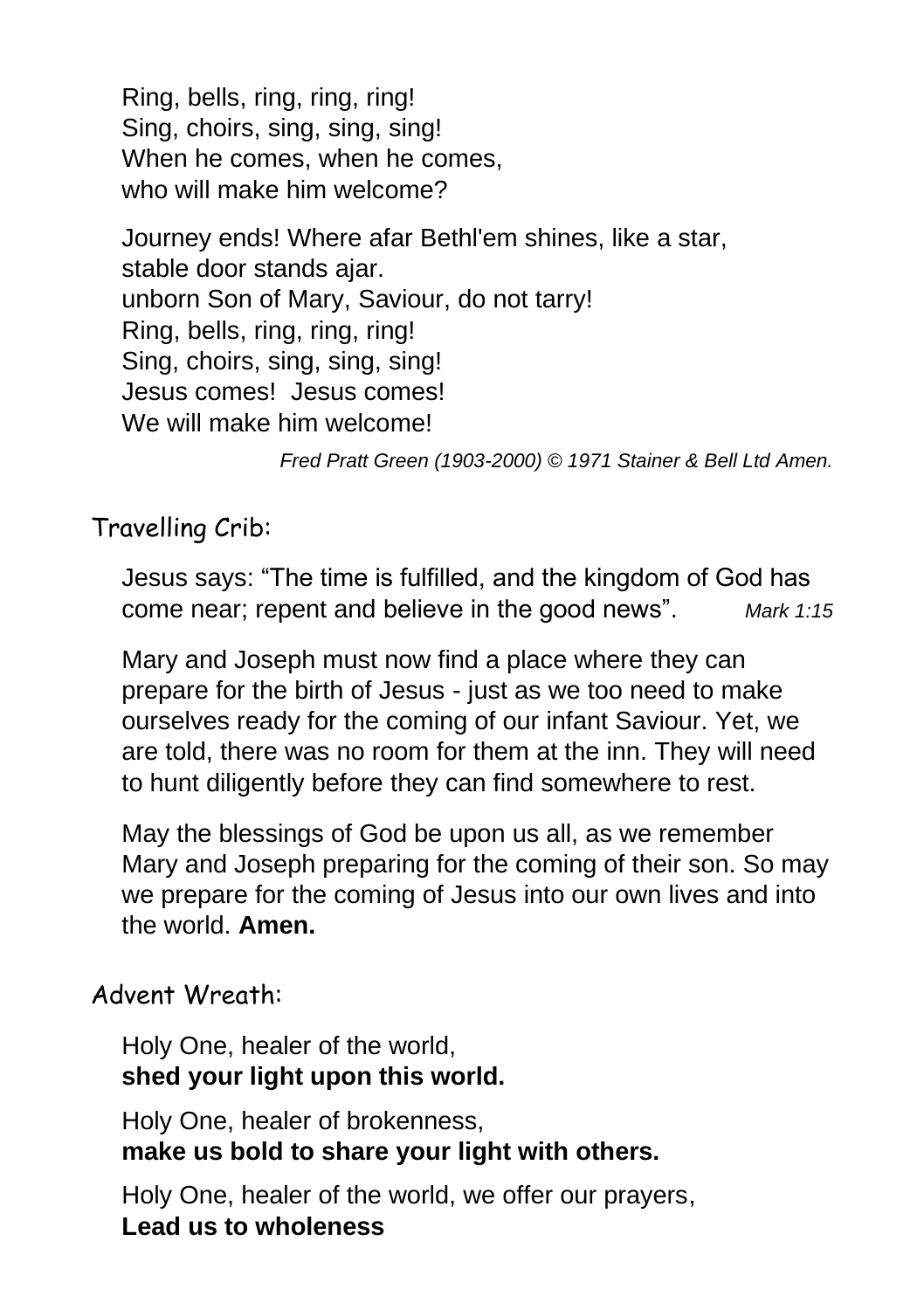Make us shine with your light of healing love, **as we light a candle in hope, peace, and joy.**

*We light the fourth candle on our Advent Wreath.*

God our Father, the angel Gabriel told the Virgin Mary that she was to be the mother of your Son. Though Mary was afraid, she responded to your call with joy. Help us, whom you call to serve you, to share like her in your great work of bringing to our world your love and healing. We ask this through Jesus Christ, the Light who is coming into the world. **Amen.**

#### Praise:

My soul proclaims the greatness of the Lord, my spirit rejoices in God my Saviour; **he has looked with favour on his lowly servant.**

From this day all generations will call me blessed; **the Almighty has done great things for me and holy is his name.**

He has mercy on those who fear him, **from generation to generation.**

He has shown strength with his arm **and has scattered the proud in their conceit,**

Casting down the mighty from their thrones **and lifting up the lowly.**

He has filled the hungry with good things **and sent the rich away empty.**

He has come to the aid of his servant Israel,

#### **to remember his promise of mercy,**

The promise made to our ancestors, **to Abraham and his children for ever.** *Luke 1:46-55*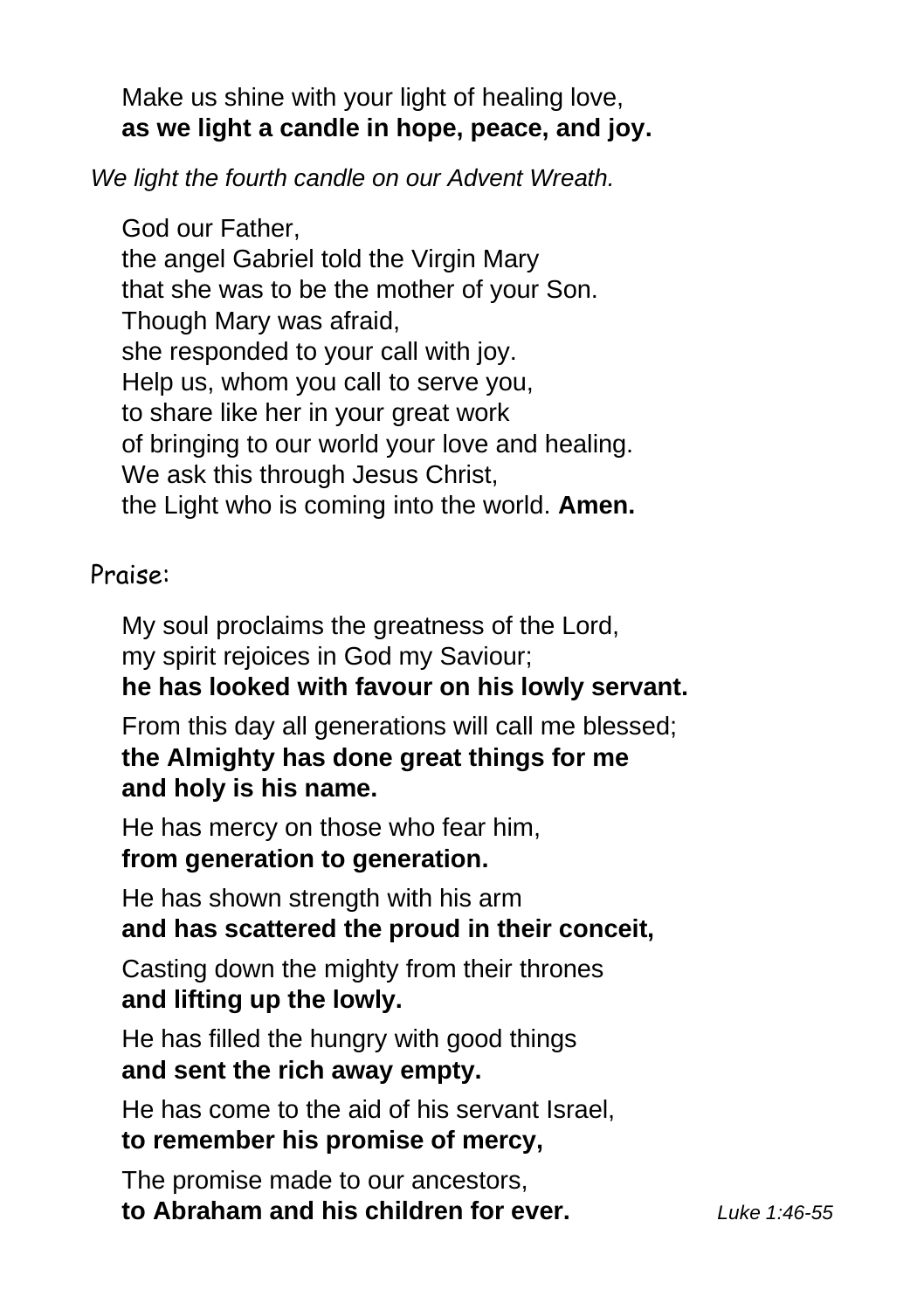**Glory to the Father and to the Son and to the Holy Spirit; as it was in the beginning is now and shall be for ever. Amen.**

## *The Liturgy of the Word*

Readings:

2 Samuel 7:1-11,16

Luke 1:26-38

*After each reading:*

This is the word of the Lord. **Thanks be to God.**

Reflection

Music: Magnificat from Three Choirs Service *(Bob Chilcott and the Oxford Choir)*

## *Prayers*

*We are led in a time of prayer*

*This response is used:* Lord in your mercy, **Hear our prayer.**

*The Lord's Prayer is said:*

Awaiting his coming in glory, let us pray with confidence as our Saviour has taught us

**Our Father, who art in heaven, hallowed be thy name; thy kingdom come; thy will be done; on earth as it is in heaven.**